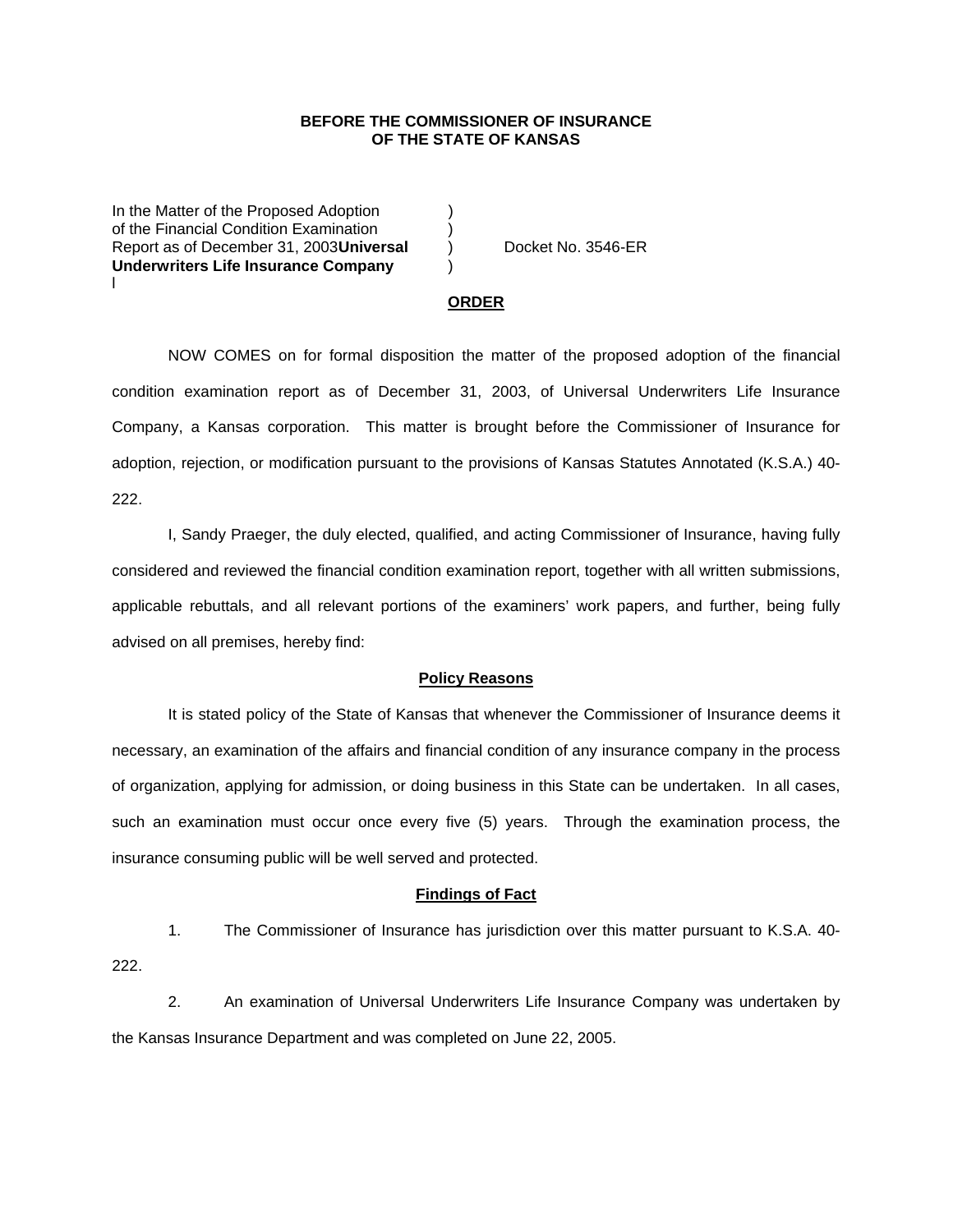3. The examiner-in-charge tendered and filed with the Kansas Insurance Department a verified written report of the examination within thirty (30) days following completion of the examination, to wit; June 22, 2005.

 4. Following receipt of the verified report, the Kansas Insurance Department transmitted the report to Universal Underwriters Life Insurance Company on August 23, 2005, with a duly executed notice advising the company of its opportunity to prepare and submit to the Kansas Insurance Department a written submission or rebuttal with respect to any and all matters contained in the report. Universal Underwriters Life Insurance Company was further advised that any written submission or rebuttal needed to be filed with the Kansas Insurance Department no later than thirty (30) days after receipt of the verified report.

 5. Universal Underwriters Life Insurance Company filed a written rebuttal of the verified report on September 21, 2005.

 6. Based upon the written rebuttal tendered by Universal Underwriters Life Insurance Company, the Kansas Insurance Department agreed to make certain revisions to the report and forwarded a revised report to the company on October 25, 2005, with a duly executed notice advising the company of its opportunity to prepare and submit to the Kansas Insurance Department a written submission or rebuttal with respect to any and all matters contained in the report. The company was further advised that any written submission or rebuttal needed to be filed with the Kansas Insurance Department no later than ten (10) days after receipt of the verified report.

 7. Based upon the written acceptance tendered by Universal Underwriters Life Insurance Company, the company took no exceptions to matters contained in the verified report.

 8. Within thirty (30) days of the end of the time period allowed for written submission or rebuttal, the Commissioner of Insurance fully reviewed the report, together with all written submissions and rebuttals provided by Universal Underwriters Life Insurance Company. The Commissioner of Insurance further reviewed all relevant workpapers.

 9. No other written submissions or rebuttals were submitted by Universal Underwriters Life Insurance Company.